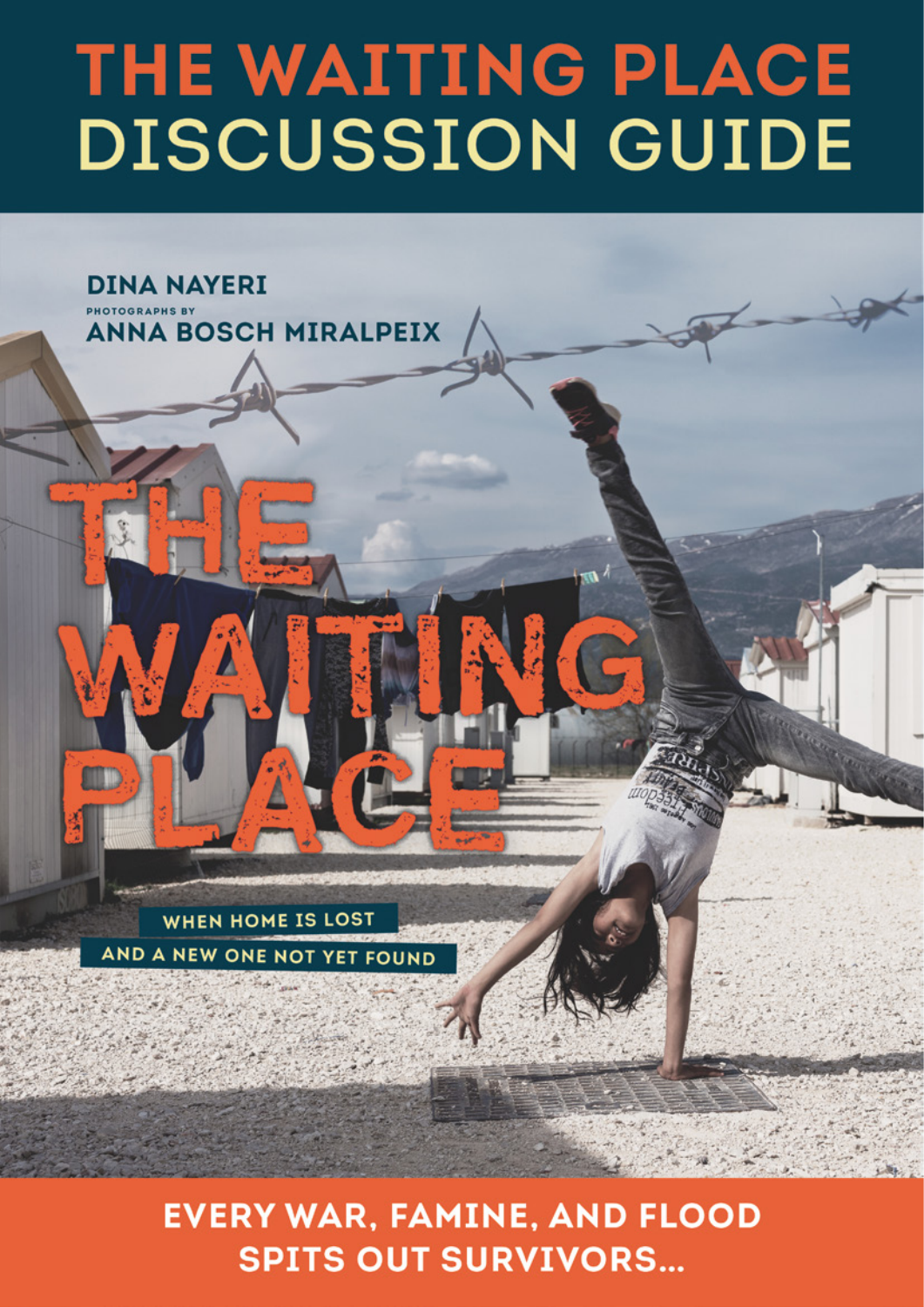# EWAITING PLACE

## **WHEN HOME IS LOST AND A NEW ONE NOT YET FOUND**

**DINA NAYERI PHOTOGRAPHS BY ANNA BOSCH MIRALPEIX**

## **About the Book**

The United Nations High Commissioner for Refugees (UNHCR) cites an unprecedented 82.4 million forcibly displaced people on the planet as of 2020. In 2018, Dina Nayeri – the daughter of a refugee and a former refugee herself – invited documentary photographer Anna Bosch Miralpeix to accompany her to Katsikas, a refugee camp outside Ioannina, Greece, to record the hopes and struggles of ten young Farsi-speaking refugees from Iran and Afghanistan. "I wanted to play with them, to enter their imagined worlds, to see the landscape inside their minds," she says. Ranging in age from five to seventeen, the children live in partitioned shipping-crate homes crowded on a field below a mountain. Battling a dreary monster that wants to rob them of their purpose, dignity, and identity, each survives in his or her own special way.

This book is an unflinching look at ten young lives suspended outside of time – and bravely proceeding anyway. Each lyrical passage leads the reader from one story to the next, revealing the dreams, ambitions, and personalities of each displaced child. The stories are punctuated by intimate photographs, followed by the author's reflections on life in a refugee camp. Locking the global refugee crisis sharply in focus, *The Waiting Place* is an urgent call to change what we teach young people about the nature of home and safety.



Hardback : 978-1-5362-1362-1 Also available as an e-book

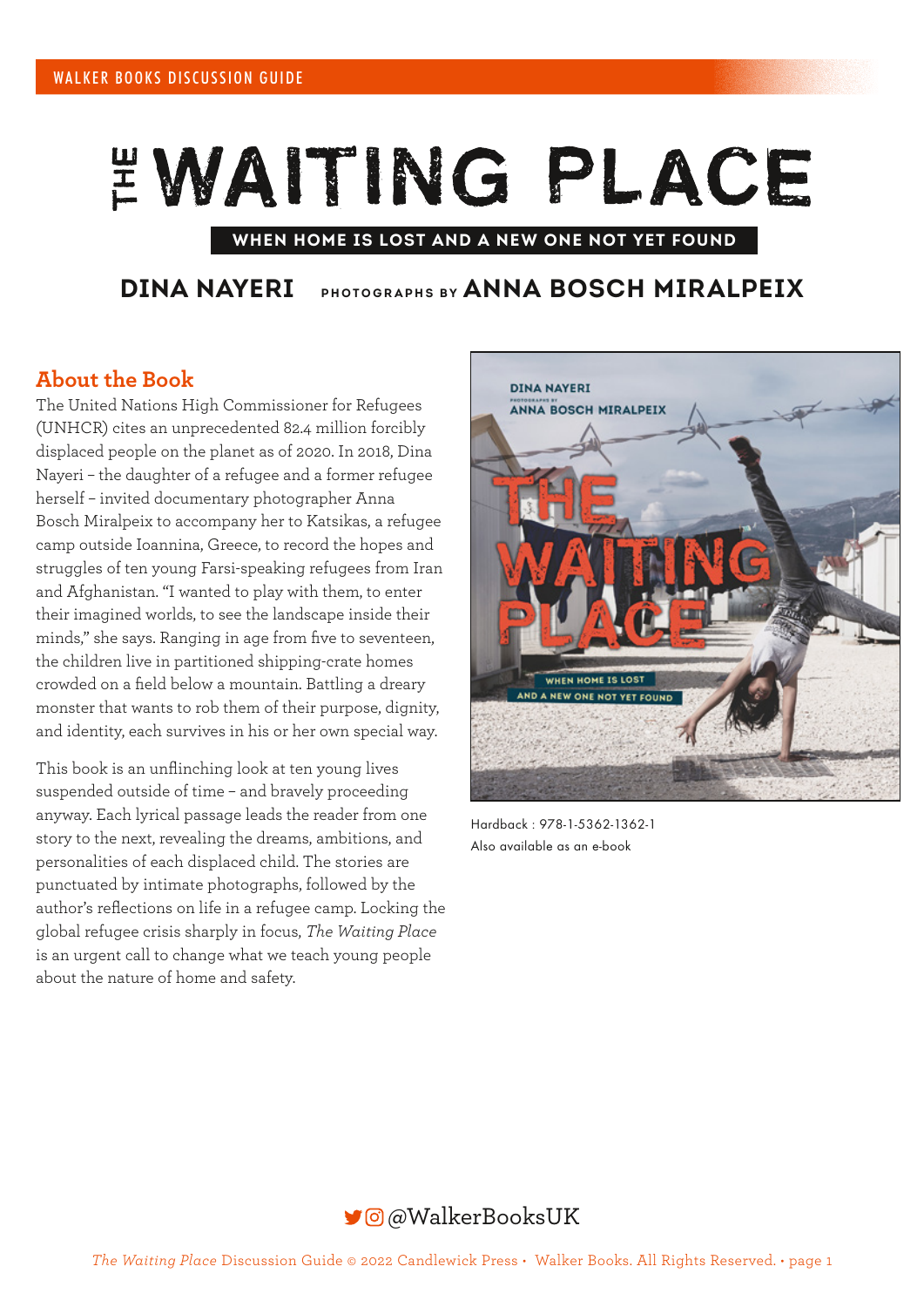#### If you would like help pronouncing the names in *The Waiting Place*, visit https://bit.ly/NamesWaitingPlace.

Our thanks to Neilab Habibzai for this audio guide.

#### **Matin**

Pronunciation: Mah-TEEN Age: 5 From: Afghanistan Family: Mobina (sister) Friend(s): Ahmad, Hashmat, Yusuf Some likes from the book: Keeping busy, solving problems, aeroplanes, learning about pilots, negotiating peace

#### **Ahmad and Hashmat**

Pronunciation: AH-mahd and HAHSH-maht From: Afghanistan Ethnicity: Tajik Family: Brothers; Shokrieh (sister) Friend(s): Matin Some likes from the book: Playing ball with each other and friends, finding beautiful things in nature

#### **Mobina**

Pronunciation: MO-bean-ah Age: Almost 11 From: Afghanistan Family: Matin (brother) Friend(s): Two girls that draw, read, and play aunties Some likes from the book: Computer games, reading, videos that give her a calm feeling, friends Left behind: Her computer

#### **Setareh**

Pronunciation: Seh-TAR-ah Name means: Star From: Iran Ethnicity: Hazara (Afghan minority) Friend(s): Shabnam, Kosar, Shokrieh Some likes from the book: School, taking charge and being a leader, writing letters Left behind: Metal pencil case Personality: Assertive, bookish, always plans ahead

## **Preparing for a Discussion**

Your readers may know that parts of the world are unsafe for children. They may also know that their own towns and homes can be unsafe. The stories of the children featured in the book, and what those stories might remind readers of personally, could cause anxiety. Consider working as a team within your school community to address any big feelings that arise. If you have refugees in your classroom, it is especially important to be prepared for them to possibly revisit trauma. One way to assuage anxiety and fear is to empower your readers to express empathy for refugees and one another in words and actions.

# **Building Background Knowledge**

"Every war, famine, and flood spits out survivors." – Dina Nayeri

In preparation for exploring *The Waiting Place* with your readers, you may wish to build background knowledge about refugees and what drives the displacement of millions – war, tyranny, economics, climate change, and the combination of any of these crises.

"Teaching About Refugees" *Source: UNHCR: The UN Refugee Agency* https://www.unhcr.org/en-us/teaching-about-refugees.html

## "Understanding the Global Refugee Crisis" *Source: Facing History & Ourselves* https://www.facinghistory.org/resource-library/understanding-global -refugee-crisis

"Climate Change and Disaster Displacement" *Source: UNHCR: The UN Refugee Agency* https://www.unhcr.org/en-us/climate-change-and-disasters.html

"Talking and Teaching About Afghan Refugees and the Fall of Kabul" *Source: Re-Imagining Migration* https://reimaginingmigration.org/talking-and-teaching-about-afghan -refugees-and-the-fall-of-kabul/

"Finding the Courage to Continue On in Greece's Refugee Camps" (video) *Source: International Rescue Committee* https://www.rescue.org/video/finding-courage-continue-greeces-refugee

-camps

"UN Global Education Envoy Urges New Funding for 'Lost Generation' of Children Forced Out of Classrooms by Conflict"

#### *Source: UN News*

https://news.un.org/en/story/2019/02/1033091

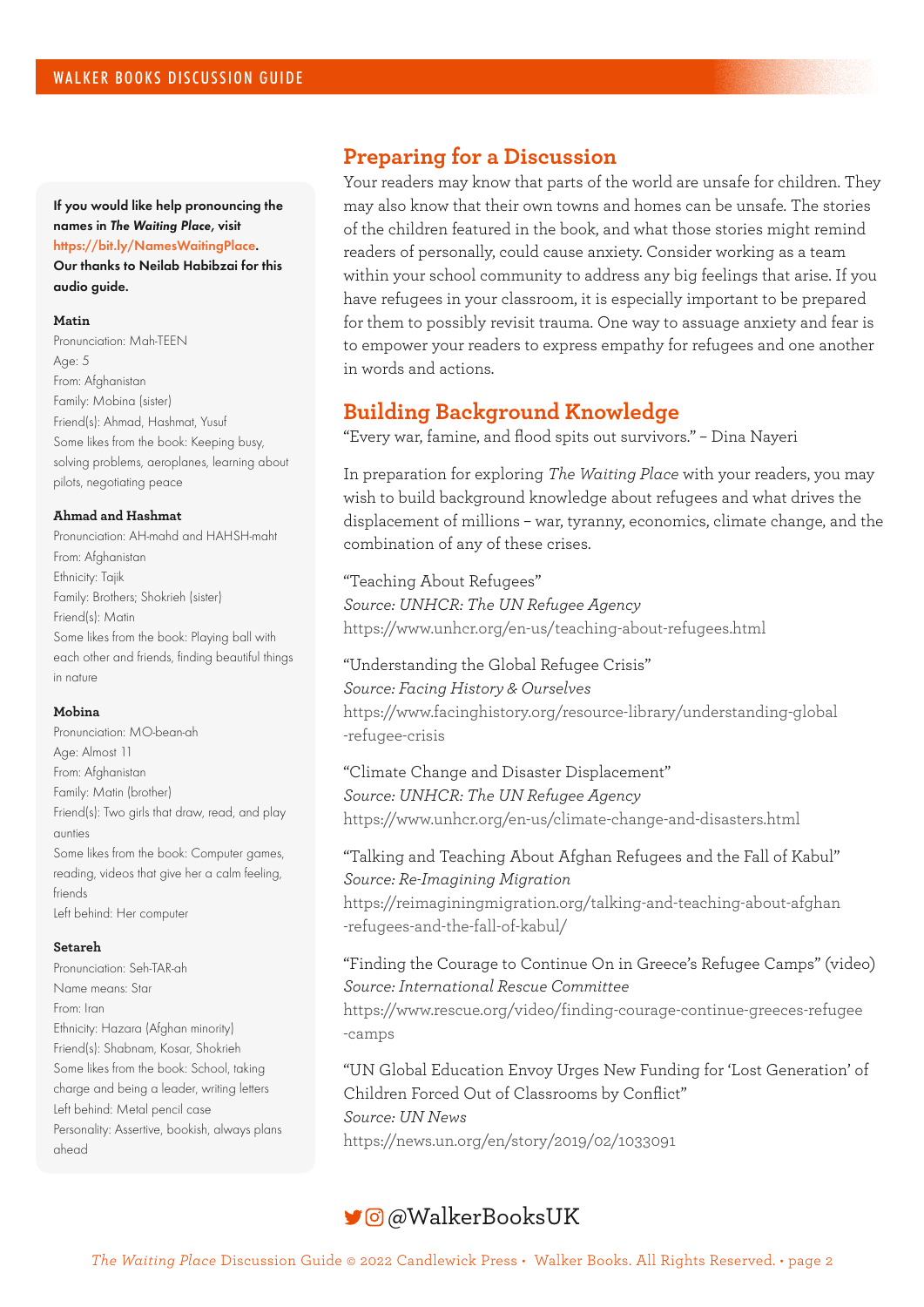#### **Shabnam**

Pronunciation: Shahb-nahm Name means: Night dew From: Afghanistan Ethnicity: Tajik Family: Yusuf (brother) Friend(s): Setareh, Shokrieh, Kosar Personality: Quiet, thoughtful, observant, kind

#### **Kosar**

Pronunciation: KOH-sahr From: Iran Ethnicity: Hazara Friend(s): Setareh, Shokrieh, Shabnam Shares shipping crate with: Shokrieh Some likes from the book: Maths, gymnastics Personality: Fast, clever, full of energy

#### **Shokrieh**

Pronunciation: Shew-KREE-ah From: Afghanistan Ethnicity: Tajik Family: Ahmad and Hashmat (brothers); sister Shares shipping crate with: Kosar Some likes from the book: Cartwheels, games Personality: Quiet, sometimes shy, quick, playful

#### **Shokrieh's Sister**

From: Afghanistan Ethnicity: Tajik Family: Shokrieh (sister); Ahmad and Hashmat (brothers) Shares shipping crate with: Kosar Some likes from the book: Fashion, lightning bolts, drawing, planning, cooking Personality: Brave, bold, ambitious, full of fire

#### **Yusuf**

Pronunciation: YOU-sef From: Afghanistan Ethnicity: Tajik Family: Shabnam (sister) Friend(s): Matin Some likes from the book: Games, climbing, his sister, standing up to the Waiting Place

"Convention and Protocol Relating to the Status of Refugees" *Source: United Nations* https://www.unhcr.org/en-us/3b66c2aa10

"Dina Nayeri Discusses Her New Book *The Waiting Place*" *Source: Candlewick Press* https://vimeo.com/468319841

### **Discussion Questions**

- 1. Many perceive refugee camps as places of safety, reached after a flight from war, conflict, or climate change disasters. When describing where children go after their home is lost, the author says, "At first the Waiting Place welcomes you." How quickly does she change the reader's perception of that welcoming, of that safety? Why do you think she chose to personify the refugee camp?
- 2. Five-year-old Matin keeps himself busy and thinks of good things, but the Waiting Place tells him to nap, throw rocks, and pinch his sister. From your understanding of the refugee crisis and what Matin may have experienced, are you surprised by the way he is fighting against depression and aggression? Explain.
- 3. The older boys at the Waiting Place "make war," and Matin has the scars to prove it. Matin tells the arguing brothers Ahmad and Hashmat that the warring boys did not start out mean. It "happened slowly". How is Matin warning Ahmad and Hashmat and hoping they will all take a better path? Does Matin blame the warring boys for their meanness? Or does he blame the Waiting Place? Whom do you blame?
- 4. Matin's older sister Mobina gets a "calm feeling" when she watches videos with objects being cleaned, improved or fitted into their proper places. Why do you imagine Mobina likes to watch these videos and why does she "defy the stupor"? How does this relate to the idea of "unpausing" that the author introduces when first describing the Waiting Place? When you have the opportunity to pause, does it feel good or does it feel uncomfortable?
- 5. After fleeing their homes, Shabnam approached Setareh on the ship from Moria and befriended her with a single word. What was that word? If either girl were resettled in your school or neighbourhood, what word or words could you use to form a connection? Is there immigrant resettlement in your area? If so, what languages could you begin to learn words from?
- 6. Setareh's name means "star". Can you name some of the things she does to stand out and behave like a star? How does her Hazara identity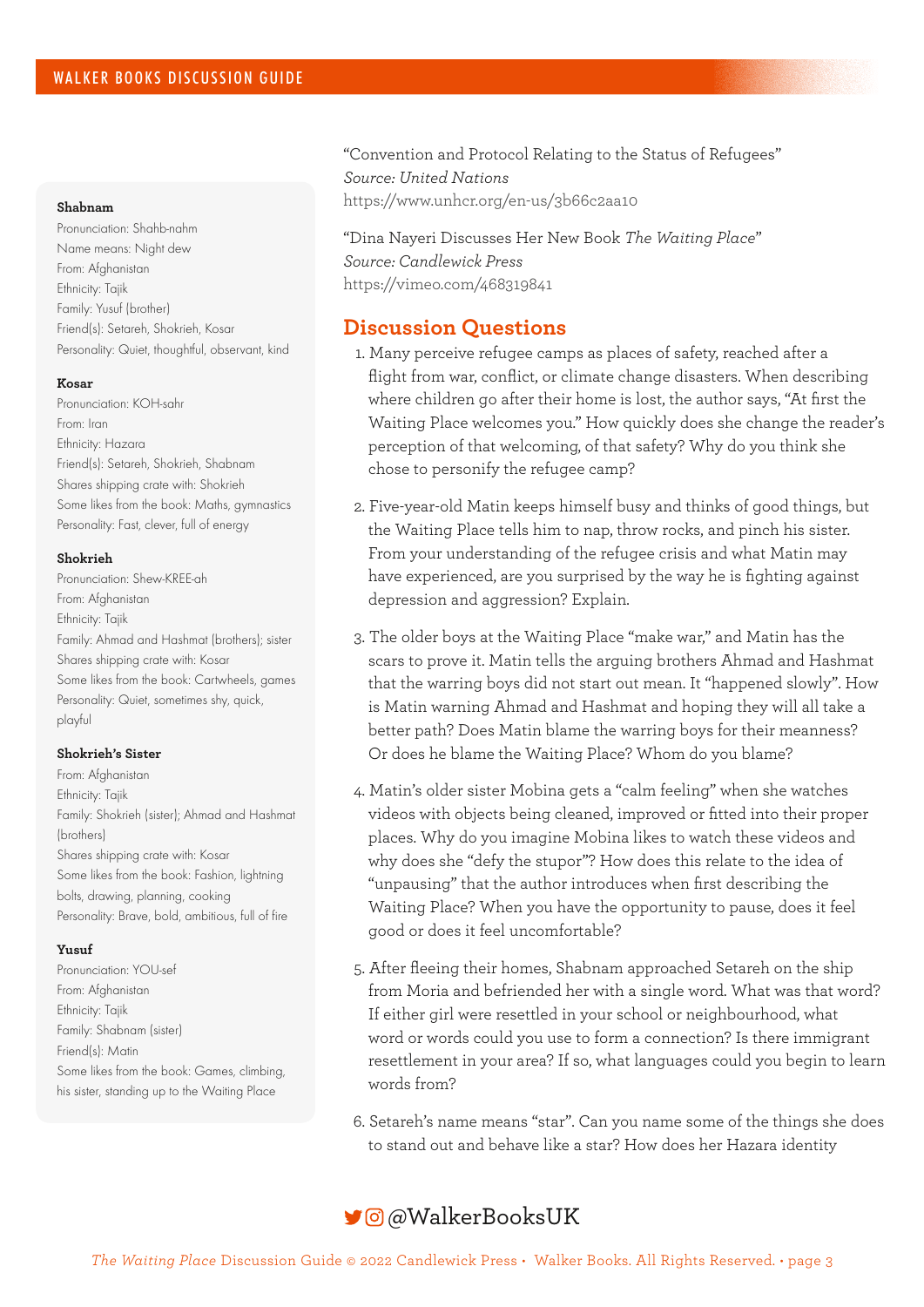#### **Nina**

Pronunciation: nee-NAH Age: 13 From: Kept secret Family: Minoo (sister) Friend(s): Not allowed; secret Instagram friend Some likes from the book: Creating beautiful things with her hands, social media, reading, telling stories

#### **Minoo**

Pronunciation: mee-NO Known as: Miracle girl From: Kept secret Family: Nina (sister) Friends: Not allowed

#### **Waiting Place**

Appears: Anywhere that families are forced to wait Needs: Children to forget the hours and days; dust; peeling paint Loves: Nothing Friends: None



Photograph © 2022 by Anna Bosch Miralpeix

- affect her need to be a star? How does your identity and other people's perception of your identity affect how you act in public?
	- 7. The pencil case that Setareh saved all her money for was too heavy to take when her family fled Iran. If you were leaving your home with just a backpack, what would you take? What would you leave behind? What dear things can you take with you that wouldn't require a backpack?
	- 8. The Waiting Place stirs up mischief by placing newcomers Kosar (Hazara ethnicity) and Shokrieh (Tajik ethnicity) in a shipping crate between best friends Shabnam (Tajik ethnicity) and Setareh (Hazara ethnicity). How did the ethnicities of the two newcomers change Shabnam and Setareh's relationship? What can you discover about the treatment of the Hazaras in Central Asia? Are Shabnam and Setareh acting out long-held ethnic misunderstandings from their region? How do Shabnam and Setareh reconnect after a month of anger and hurt? How is that a model for cross-cultural understanding?
- 9. Kosar jumps on her bed and imagines herself "taking off like a bird." Make a list of circumstances that might have forced Kosar's family to leave their old home and a list of circumstances that might prevent them from settling quickly in a new home. Make a list of behaviours of birds. Why do you think Kosar imagines herself as a bird?
- 10. In the Afterword, author Dina Nayeri speaks about the Geneva Convention of 1951 and the cap the United States has put on the number of refugees that can resettle in America. She says the Geneva Convention sets legal criteria for the suffering, "not obligation limits for the privileged". Read the Geneva Convention. Do you agree with Dina Nayeri's assessment?
- 11. Shabnam tells Shokrieh that she should go to a "strong country". How does she define a "strong country"? Do you think *your* country fits that definition? Why or why not? Do you think your country can become stronger if it does more to help girls like Shabnam and Shokrieh?
- 12. Shokrieh's big sister has a scar from the bombing of their house. How has the sister turned that scar into a sign of her strength and resilience? Who do you admire for overcoming pain or obstacles? What do you admire about the children in this book?
- 13. Children in the Waiting Place can sometimes lose their names. Thirteen-year-old Nina and her little sister, Minoo, were given new names to protect them from harm. Like these sisters, some refugee children forget to respond to their new names. At the school bus stop, children have to listen carefully when a Greek woman calls out their names but mispronounces them.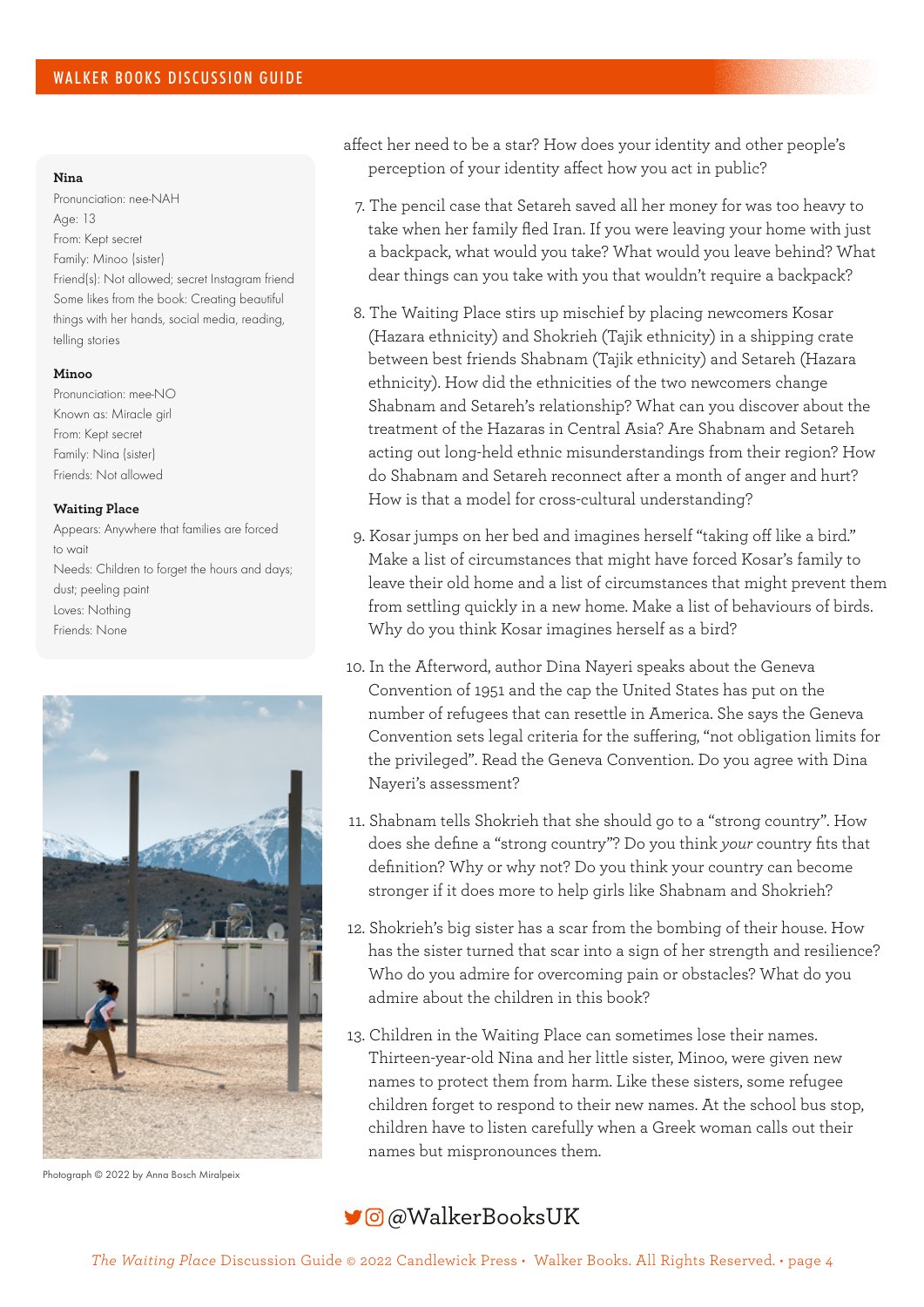## WALKER BOOKS DISCUSSION GUIDE



 Have people ever forgotten your name, called you by a name you did not like, or mispronounced your name? How did it feel? You can welcome new friends by learning to pronounce their name. You can further welcome them by asking them to tell you the *story* of their name and by sharing the story of yours. The story of our names can tell a lot about our families and backgrounds. For example, Shabnam means "night dew", and some friends find her quiet and calm like dew.

- 14. Shabnam's brother, Yusuf, "stands tall" in his nightmare and chases off a menacing lion and snake. Being awake in the Waiting Place can also be a nightmare. Why is Yusuf strong in his dream but struggles when he is awake? What would you like to give to Yusuf and other kids in the Waiting Place to make them stand tall? Can you see a path to making that happen?
- 15. Matin tells his friend Yusuf, "Let's set our clocks and clear our schedules". How does the passage and use of one's time change, help, or hinder children in the Waiting Place? What would reduce the amount of time refugees spend waiting for resettlement? Who has the power to change that? What power do you have?
- 16. In shipping crate A31, there are two girls who are "nameless and faceless to everyone else", two sisters who are "vanishing". Explain how Nina and Minoo might be seen as nameless and faceless. Are they vanishing, or have author Dina Nayeri and photographer Anna Bosch Miralpeix helped them appear? Make a list of all the things you observe about these two girls in the pictures and the words. By making the list and sharing their story, you can also help prevent Nina and Minoo from vanishing.
- 17. Dina Nayeri (or the lady with the American papers, as Nina and Minoo call her) tells Nina she has to work, make things, and learn to prevent all the waiting from taking away her power. Who does the lady think holds the power? How is Nina finding and maintaining her own power?
- 18. In the Afterword, author Dina Nayeri calls the Waiting Place a "monster" that makes everything in the camp "heavy and dreary and exhausting". But she also sees children winning against the monster. She sees refugee children "becoming braver, kinder, more astonishing versions of themselves". Make a scorecard with the Waiting Place on one side and the children on the other. Go back through the book and make notes of the actions of both the Waiting Place and the children. Who is winning? Or is the game not yet over?
- 19. In the Afterword, the author says, "We create refugees." Does she mean that you and I personally play a role in creating refugees? Another way to ask this is: Who contributes to climate change? Does our elected